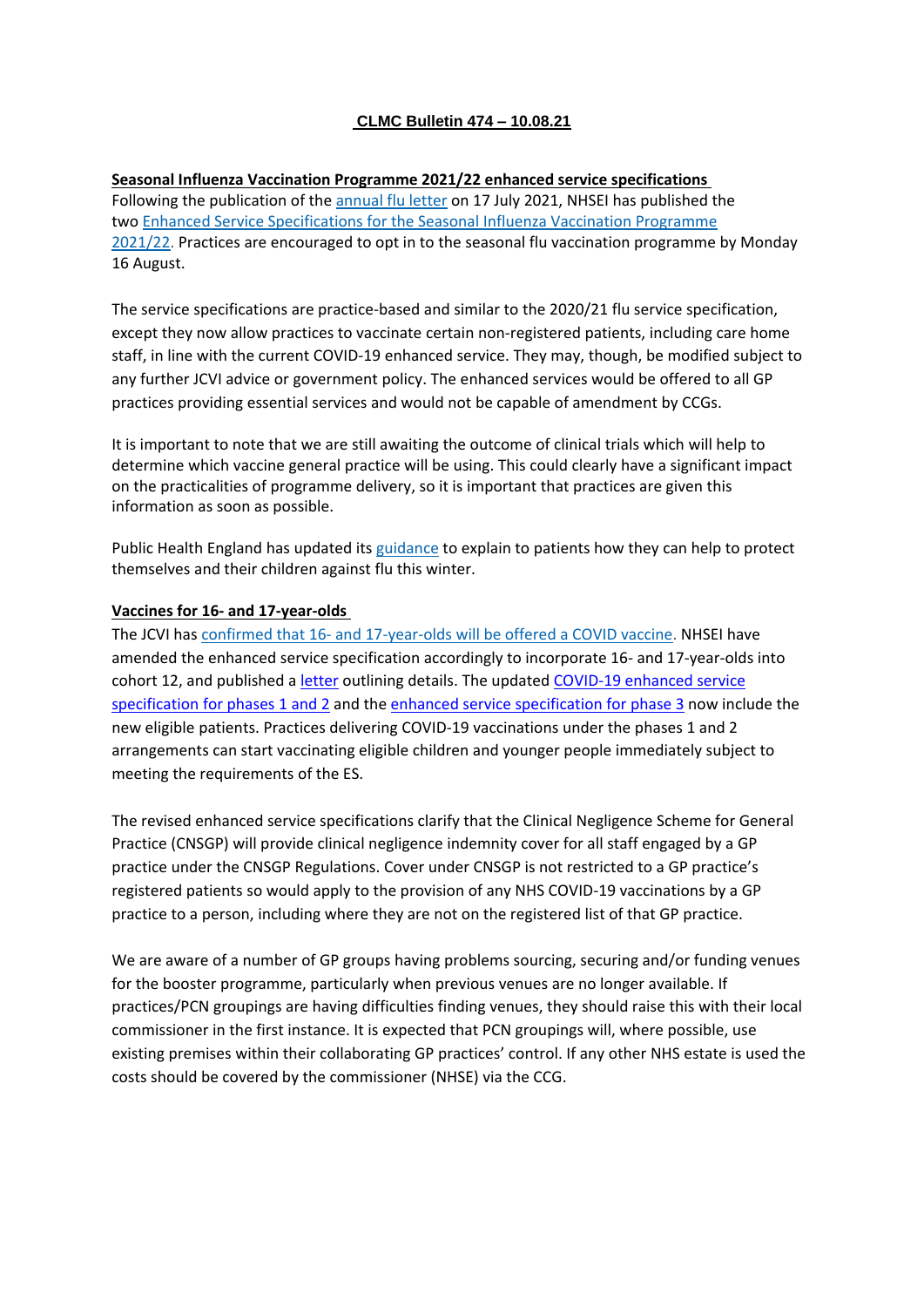# **Workforce data concerns**

The latest quarterly GP [workforce](https://digital.nhs.uk/data-and-information/publications/statistical/general-and-personal-medical-services/30-june-2021) data has been published by NHS Digital. However changes have been made to the way this information is produced, and we have raised [concerns](https://www.bma.org.uk/bma-media-centre/new-method-of-collecting-data-fails-to-reflect-the-reality-of-the-gp-workforce-crisis-says-bma?utm_source=The%20British%20Medical%20Association&utm_medium=email&utm_campaign=12570288_GP%20ENEWSLETTER%20050821&dm_t=0,0,0,0,0) that it is now misleading and fails to accurately reflect the staffing shortages that we, and thousands of doctors across England, know we are facing in primary care – and have been for at least a decade. The methodology NHS Digital is now using no longer includes estimated data to accommodate for the small proportion of practices that upload no or only partial workforce figures each quarter. As a result, this makes it look like the decrease in the GP workforce is less than the reality shown across previous datasets.

We can't make improvements without understanding the extent of the problem, which is why NHS Digital must be allowed to revert to its original methodology as a matter of urgency. We're already losing talented, experienced GPs to the workforce crisis; attempting to gaslight them into believing it's not real is only going to drive more away. The story was covered in [Pulse](https://www.pulsetoday.co.uk/news/workforce/new-data-claiming-gp-workforce-growth-disingenuous-gaslighting-says-bma/) and [GPOnline](https://www.gponline.com/bma-slams-latest-workforce-data-show-rise-gp-numbers/article/1724139)

# **COVID-19 vaccine dashboard**

NHS Digital has developed the GP COVID-19 vaccine dashboard to enable general practices and PCNled local vaccination services to view the uptake of COVID vaccines of their registered patients. This dashboard is now live and can be [accessed](https://future.nhs.uk/system/login?nextURL=%2Fconnect%2Eti%2FP%5FC%5FN%2Fview%3FobjectId%3D28866672&utm_source=The%20British%20Medical%20Association&utm_medium=email&utm_campaign=12570288_GP%20ENEWSLETTER%20050821&dm_t=0,0,0,0,0) via NHS Futures.

The platform aims to enable staff at GP practices to view and understand uptake for all patients registered to practices. Access is controlled by NHS smartcard and is subject to an organisation and role code B0360 being available for relevant organisations on a user's smart card. The dashboard provides contact information for registered patients who are eligible for the vaccine and have not received their first dose, and those whose second dose is pending or overdue.

It is an optional tool to help practices to support patients in the vaccination rollout in local communities.

## **New NHS England chief executive**

Last week we highlighted that the new chief executive of NHS England and Improvement would be Amanda Pritchard. We were pleased to see that her first visit as chief executive was to a [GP-led](https://bma-mail.org.uk/t/JVX-7HFAO-JCJOU4-4IX9ZS-1/c.aspx) [vaccination](https://bma-mail.org.uk/t/JVX-7HFAO-JCJOU4-4IX9ZS-1/c.aspx) centre in Reigate, and during the visit she expressed her thanks and [appreciation](https://bma-mail.org.uk/t/JVX-7HFAO-JCJOU4-4IXL7B-1/c.aspx) to primary care and general practice staff for playing their part in the incredibly successful COVID-19 vaccination programme, with now almost 90% of adults having had at least one vaccination and more than 32m having both.

We have approached Ms Pritchard to welcome her appointment and will be using all opportunities with her arrival in post to reset our relationship with NHS England in such a way that GPs can see tangible evidence of both understanding and support for them and the teams they work with, at this critical time of workload pressure and workforce exhaustion.

## **NHS COVID-19 app updated to notify fewer contacts to isolate**

The Department of Health and Social Care issued a press [release](https://bma-mail.org.uk/t/JVX-7HFAO-JCJOU4-4IVC7Y-1/c.aspx) urging the public to continue using the NHS COVID-19 app as changes had been made which would result in fewer close contacts being advised to self-isolate. Please see an explanation of the risk algorithm of the NHS COVID-19 app [here.](https://covid19.nhs.uk/risk-scoring-algorithm.html?utm_source=The%20British%20Medical%20Association&utm_medium=email&utm_campaign=12570288_GP%20ENEWSLETTER%20050821&dm_t=0,0,0,0,0)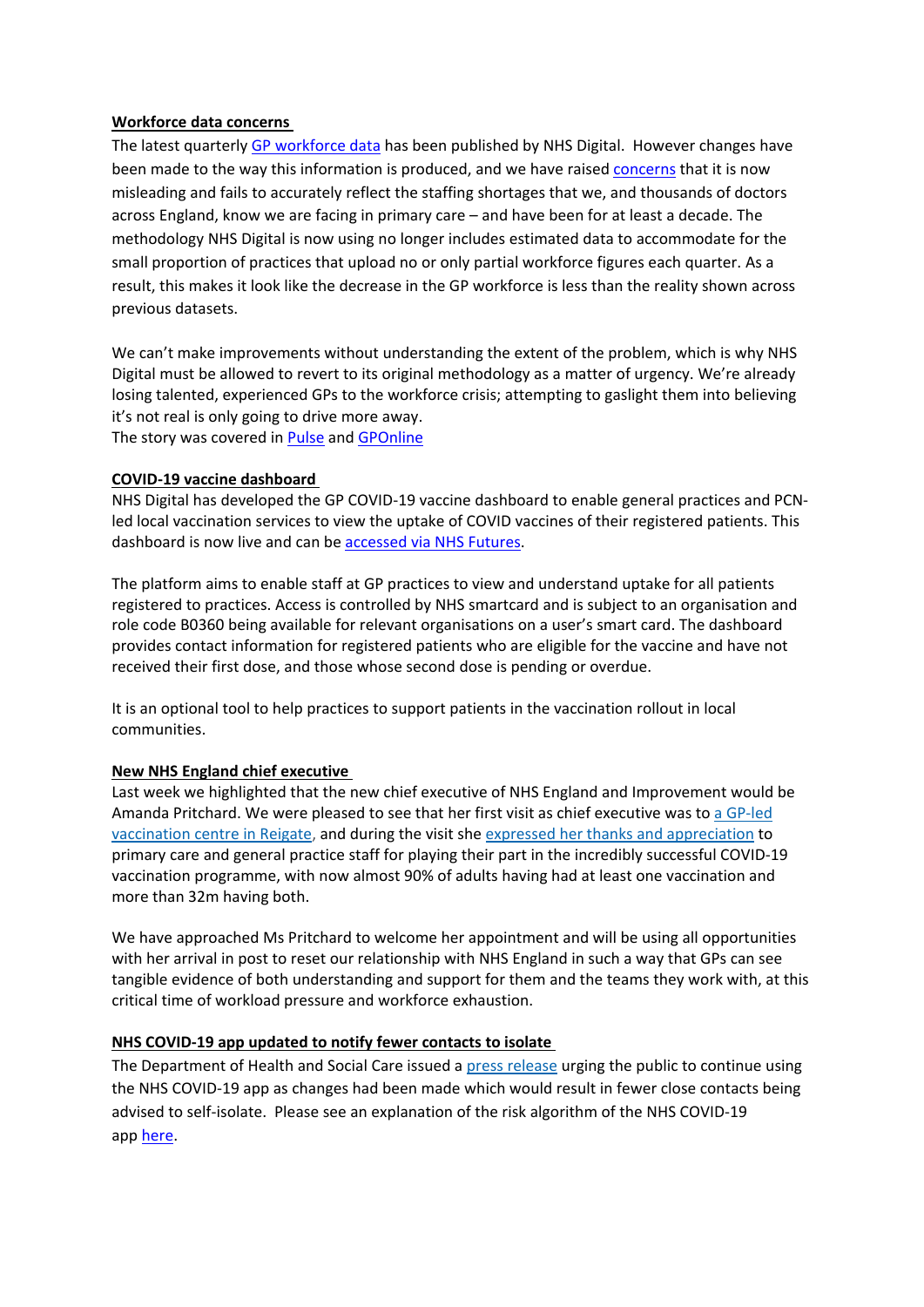## **Weekly COVID-19 data**

Please see the BMA's weekly analysis of Covid-19 data [here.](https://www.clevelandlmc.org.uk/website/IGP367/files/Weekly%20Covid-19%20data%20update%2006.08.21.pdf)

# **Changes in visa sponsorship for trainee GPs**

The BMA has [written](https://bma-mail.org.uk/t/JVX-7HFAO-JCJOU4-4IXI6L-1/c.aspx) to the minister responsible for workforce, Helen Whately MP, to ensure adequate support is being given to international GP trainees on completion of training to find employment with a licensed sponsor. We are asking that the DHSC work with the Home Office to take action to ensure a long-term solution is found to support future cohorts of doctors.

# **Fit notes**

Now that many coronavirus regulations are being relaxed, practices are reminded that DWP Medical Certificates should normally be issued only following evidence of a related consultation with the patient.

# **Appraisal payments**

Following our submission to the DDRB, and the recommendation of a 3% uplift for GP appraiser pay and trainers grants being accepted by government, NHSE/I has confirmed the standard [appraisal](https://bma-mail.org.uk/t/JVX-7HFAO-JCJOU4-4IVHZS-1/c.aspx) [fee](https://bma-mail.org.uk/t/JVX-7HFAO-JCJOU4-4IVHZS-1/c.aspx) will be uplifted by 3% and applied from 1 April 2021. It is anticipated that the September 2021 payment will reflect the new recalculated fee and include back payments for appraisals undertaken and paid. It is positive that the award has been applied to this area as GP appraisers had been severely affected during the pandemic, with many appraisals being paused.

# **Practices call for more PCN funding, support and autonomy**

The NHS Confederation PCN Network has published a new report, [PCNs:](https://bma-mail.org.uk/t/JVX-7HFAO-JCJOU4-4IVI5L-1/c.aspx) Two Years On, which highlights how PCNs have risen to the challenges and demands of COVID-19, galvanising their communities to deliver the most successful vaccination programme in the history of the health service.

It has reinforced BMA messages about the impact of the huge workload pressures on general practice and the scale of the challenge from the nearly 5.3m people who are now awaiting elective treatment, with the pandemic having led to increased and more complex demands on all NHS services.

# **Improving the NWRS (National Workforce Reporting Service)**

NHS Digital has improved the way they collect primary care [workforce](https://digital.nhs.uk/data-and-information/areas-of-interest/workforce/national-workforce-reporting-system-nwrs-workforce-census-module/the-new-national-workforce-reporting-service) data making the new NWRS is easier to use, and as simple and efficient as possible to help minimise the burden placed upon practices and primary care networks.

From July, users should access the new NWRS via the Strategic Data [Collection](https://datacollection.sdcs.digital.nhs.uk/) Service (SDCS) - using the same login you use to complete other data collections, such as the General Practice Annual Electronic Self-Declaration (eDEC). Visit the SDCS Data [Submission](https://datacollection.sdcs.digital.nhs.uk/) site to check that you have access to the new system. If you have never used SDCS, you will need to register for an [account.](https://datacollection.sdcs.digital.nhs.uk/)

It is important to understand staff capacity in the health service - this information helps shape GPC England's negotiating strategy and how investment, training and resource is directed across the primary care workforce. It is therefore critical that the information you submit to NHS Digital about your staff is accurate and complete. Provision of workforce data is also a contractual requirement for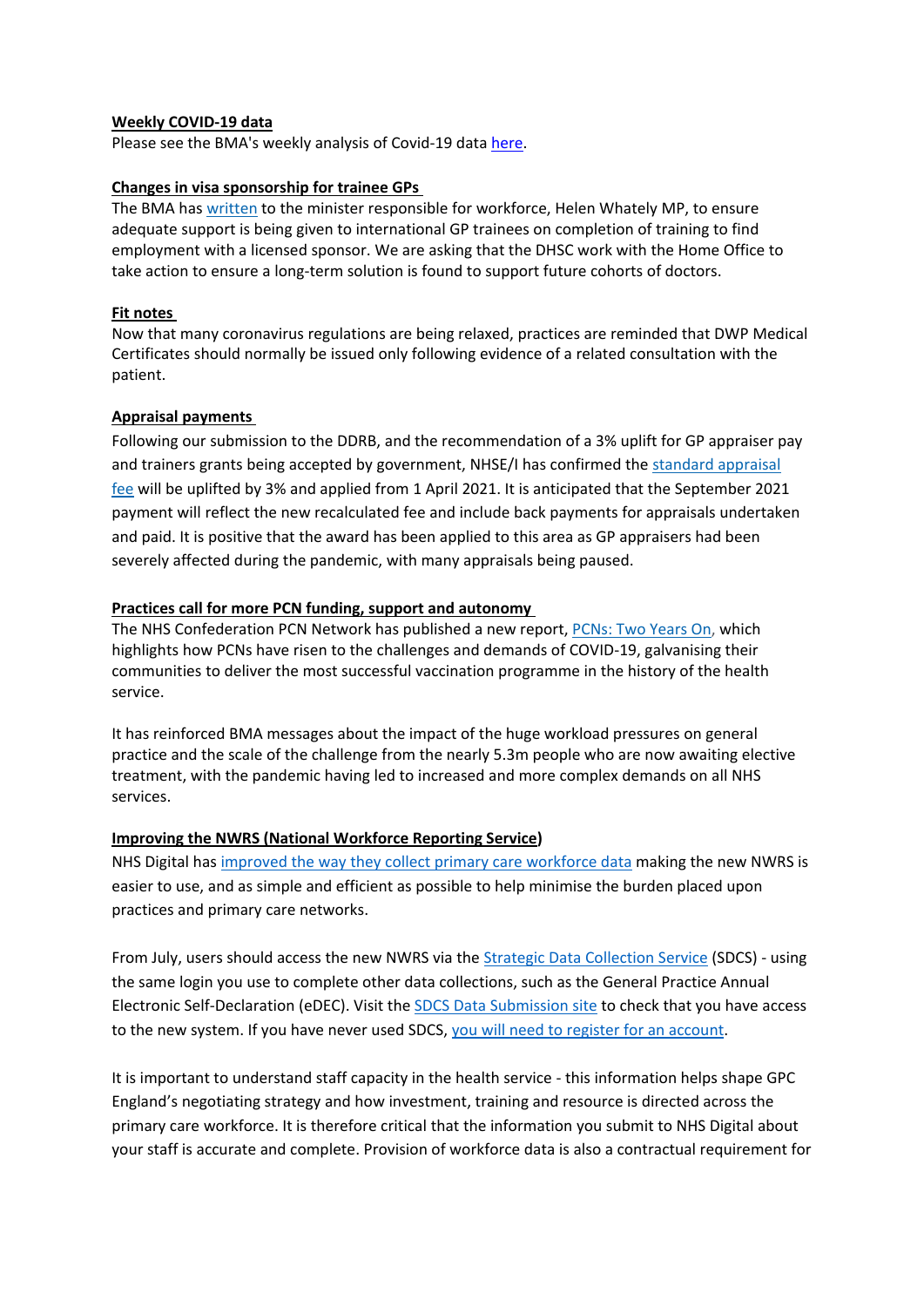practices and PCNs as it is crucial for understanding changing capacity across the primary care workforce.

To find out more about the changes to the NWRS, Practice and PCN Managers can join one of [NHS](https://elinkeu.clickdimensions.com/c/6/?T=NTgyNTUzNzk%3AcDEtYjIxMTQ4LTE5MGM3NmVkY2IyNjQ4OGNiMzBmNzgwNjRmYmNhN2Rl%3AcmFjaGVsLmNhcnJpbmd0b25AbmhzLm5ldA%3AbGVhZC05MzUwZGVjOWJjYmZlYjExODIzNTAwMjI0ODFhNmUyMS00N2JhOTBlNTg1Y2E0MmQxYTQwNzc3M2RkNjZhYmFlMw%3AZmFsc2U%3AMQ%3A%3AaHR0cHM6Ly9kaWdpdGFsLm5ocy51ay9kYXRhLWFuZC1pbmZvcm1hdGlvbi9hcmVhcy1vZi1pbnRlcmVzdC93b3JrZm9yY2UvbmF0aW9uYWwtd29ya2ZvcmNlLXJlcG9ydGluZy1zeXN0ZW0tbndycy13b3JrZm9yY2UtY2Vuc3VzLW1vZHVsZS93ZWJpbmFycz9fY2xkZWU9Y21GamFHVnNMbU5oY25KcGJtZDBiMjVBYm1oekxtNWxkQSUzZCUzZCZyZWNpcGllbnRpZD1sZWFkLTkzNTBkZWM5YmNiZmViMTE4MjM1MDAyMjQ4MWE2ZTIxLTQ3YmE5MGU1ODVjYTQyZDFhNDA3NzczZGQ2NmFiYWUzJmVzaWQ9YTMwZTYyMTQtZGNiZS1lYjExLWJhY2MtMDAyMjQ4MWE5YTRm&K=UXigbmVjo99CrIl8Ujh4qg) Digital's [webinars](https://elinkeu.clickdimensions.com/c/6/?T=NTgyNTUzNzk%3AcDEtYjIxMTQ4LTE5MGM3NmVkY2IyNjQ4OGNiMzBmNzgwNjRmYmNhN2Rl%3AcmFjaGVsLmNhcnJpbmd0b25AbmhzLm5ldA%3AbGVhZC05MzUwZGVjOWJjYmZlYjExODIzNTAwMjI0ODFhNmUyMS00N2JhOTBlNTg1Y2E0MmQxYTQwNzc3M2RkNjZhYmFlMw%3AZmFsc2U%3AMQ%3A%3AaHR0cHM6Ly9kaWdpdGFsLm5ocy51ay9kYXRhLWFuZC1pbmZvcm1hdGlvbi9hcmVhcy1vZi1pbnRlcmVzdC93b3JrZm9yY2UvbmF0aW9uYWwtd29ya2ZvcmNlLXJlcG9ydGluZy1zeXN0ZW0tbndycy13b3JrZm9yY2UtY2Vuc3VzLW1vZHVsZS93ZWJpbmFycz9fY2xkZWU9Y21GamFHVnNMbU5oY25KcGJtZDBiMjVBYm1oekxtNWxkQSUzZCUzZCZyZWNpcGllbnRpZD1sZWFkLTkzNTBkZWM5YmNiZmViMTE4MjM1MDAyMjQ4MWE2ZTIxLTQ3YmE5MGU1ODVjYTQyZDFhNDA3NzczZGQ2NmFiYWUzJmVzaWQ9YTMwZTYyMTQtZGNiZS1lYjExLWJhY2MtMDAyMjQ4MWE5YTRm&K=UXigbmVjo99CrIl8Ujh4qg) which are running twice weekly until end of August.

#### **GP payments and pensions system update**

As we approach the end of the second month of its use, we continue to see an unacceptably high level of issues being raised about the new online portal. We continue to liaise with PCSE several times a week but the progress is frustratingly slow. The survey for GPs in England to provide their experiences of the new system will remain open until 13 August. If you haven't already, we would urge you to please fill out the [survey](https://www.research.net/r/pensionsportalsurvey?utm_source=The%20British%20Medical%20Association&utm_medium=email&utm_campaign=12530242_FIS21Z1%20Financial%20services%3A%20Pension%20update%20All%20BoPs%20%28Members%29&utm_content=PCSE%20portal&dm_t=0,0,0,0,0) so that we have further evidence of the full extent of the issues and can hold PCSE to account. Note that this survey is not a forum for individual issues  $-$  [please](https://pcse.england.nhs.uk/contact-us/) raise these with PCSE [directly.](https://pcse.england.nhs.uk/contact-us/)

We know that practices are the biggest users of the portal and we are aware of the many issues they are facing. Our intention is to release a survey of practices in England at the start of September which we hope to use as a 'snapshot' of progress after three months of its use. There will be further information on this in the coming weeks but, again, the purpose is to help us hold PCSE accountable for their performance. Please be assured that practice use of the portal continues to be central to the work we are doing on this issue.

There has been continued coverage of this issue in [Pulse.](https://www.pulsetoday.co.uk/news/practice-personal-finance/gp-pension-problems-on-new-online-portal-continue/)

#### **New president of RCGP**

Congratulations to BMA council member Professor Dame Clare Gerada who has been named as the next president of the RCGP. We look forward to working with her and the RCGP more widely on key issues impacting on general practice.

#### **Media - England**

Dr Dean Eggitt, CEO of Doncaster LMC, invited a journalist to spend a day shadowing him in his surgery to witness GP pressures first-hand. The story is featured in the [Daily](https://www.dailymail.co.uk/health/article-9847323/ISABEL-OAKESHOTT-day-frazzled-GP-proof-seeing-patients-face-face-saves-lives.html) Mail. Dean is quoted saying that the truth is we don't have enough clinicians to deal with the number of patients who need to be seen. We'll try what the Government suggest, but only because we don't have another solution.'

In the coming weeks the BMA will be sending to practices materials and tools they need to explain to their patients the pressures general practice is facing.

I was interviewed on BBC Radio [Leeds](https://www.bbc.co.uk/sounds/play/p09p7m7g) (08.11, 2h11min in), reminding the public that young people can have serious symptoms COVID-19, whilst discussing vaccination rates in the Leeds area, uptake in the younger population and the upcoming booster campaign. I was quoted in [Management](https://managementinpractice.com/news/practices-delivered-4-2m-covid-vaccines-and-15m-face-to-face-appointments-in-june/) in Practice and [Pulse,](https://www.pulsetoday.co.uk/news/workload/non-vaccination-gp-appointments-increase-by-3-5-million-in-june/) describing how practices are under 'immense pressure' as they continue to see patients while playing a leading role in the vaccination programme. The latest dataset from NHS Digital published on 29 July, showed that practices in